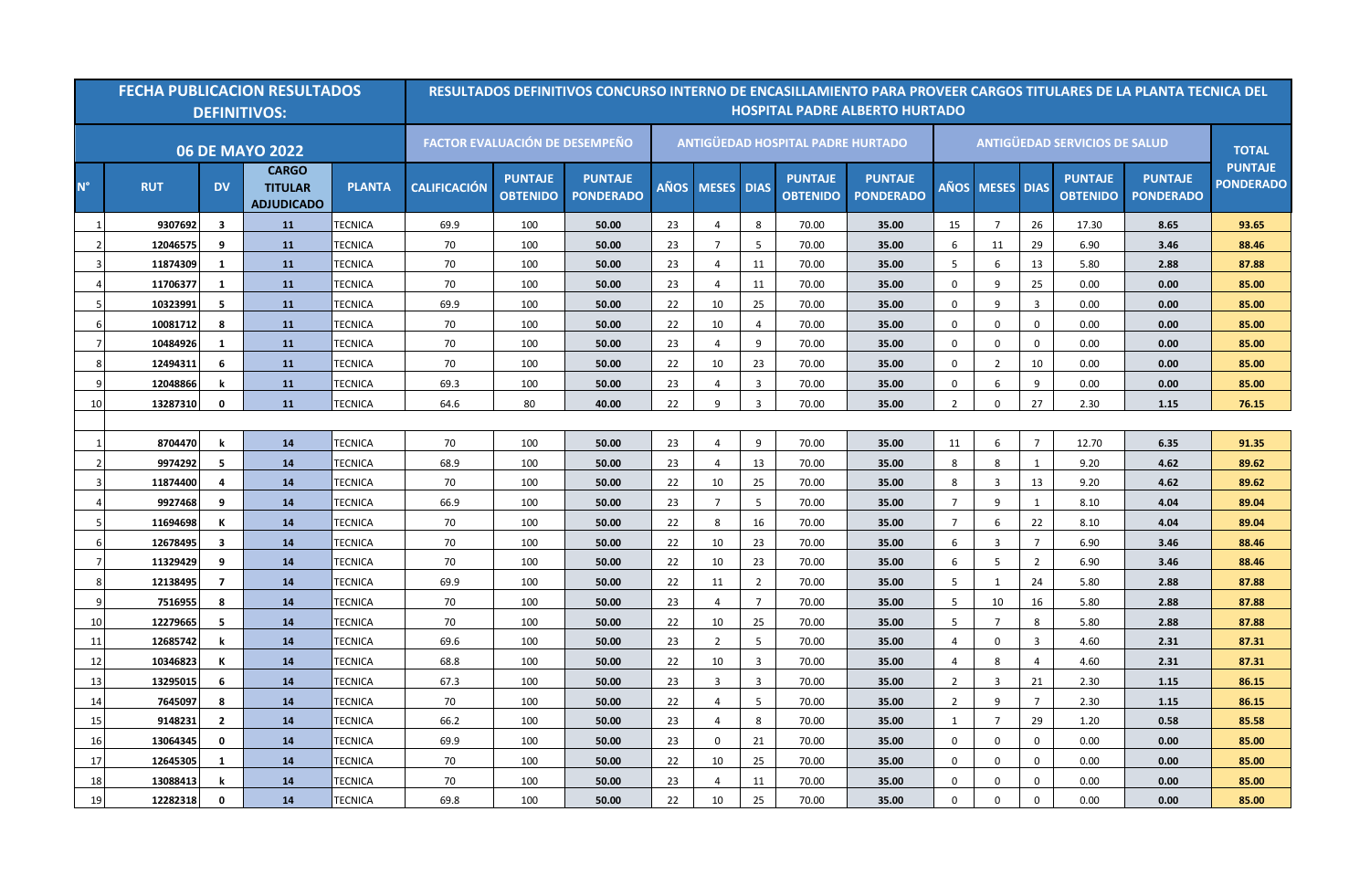| 20 | 11475397 | 1                       | 14 | TECNICA        | 68   | 100 | 50.00 | 21 | 11             | $\overline{4}$ | 70.00 | 35.00 | $\mathbf 0$    | 0              | $\mathbf 0$    | 0.00  | 0.00 | 85.00 |
|----|----------|-------------------------|----|----------------|------|-----|-------|----|----------------|----------------|-------|-------|----------------|----------------|----------------|-------|------|-------|
| 21 | 9920224  | 6                       | 14 | TECNICA        | 69.1 | 100 | 50.00 | 22 | 10             | $\overline{4}$ | 70.00 | 35.00 | $\mathbf 0$    | $\mathbf 0$    | $\mathbf 0$    | 0.00  | 0.00 | 85.00 |
| 22 | 9499280  | К                       | 14 | TECNICA        | 69.1 | 100 | 50.00 | 22 | 9              | 19             | 70.00 | 35.00 | $\mathbf 0$    | 0              | $\mathbf 0$    | 0.00  | 0.00 | 85.00 |
| 23 | 9712412  | 4                       | 14 | <b>TECNICA</b> | 69.9 | 100 | 50.00 | 23 | $\overline{7}$ | 5              | 70.00 | 35.00 | 0              | 0              | $\mathbf 0$    | 0.00  | 0.00 | 85.00 |
| 24 | 9409784  | 3                       | 14 | TECNICA        | 65.7 | 100 | 50.00 | 23 | 3              | 5              | 70.00 | 35.00 | 0              | 0              | $\mathbf 0$    | 0.00  | 0.00 | 85.00 |
| 25 | 14277632 | 4                       | 14 | TECNICA        | 70   | 100 | 50.00 | 23 | 3              | 22             | 70.00 | 35.00 | 0              | 0              | $\mathbf 0$    | 0.00  | 0.00 | 85.00 |
| 26 | 10247109 | 1                       | 14 | TECNICA        | 70   | 100 | 50.00 | 22 | 10             | 23             | 70.00 | 35.00 | $\mathbf 0$    | 0              | $\mathbf 0$    | 0.00  | 0.00 | 85.00 |
| 27 | 10911623 | 8                       | 14 | TECNICA        | 69.3 | 100 | 50.00 | 23 | $\overline{2}$ | $\mathbf 0$    | 70.00 | 35.00 | $\mathbf 0$    | $\mathbf 0$    | $\mathbf 0$    | 0.00  | 0.00 | 85.00 |
| 28 | 13084970 | 9                       | 14 | TECNICA        | 66.1 | 100 | 50.00 | 23 | $\overline{3}$ | 6              | 70.00 | 35.00 | $\mathbf 0$    | 0              | $\mathbf 0$    | 0.00  | 0.00 | 85.00 |
| 29 | 13085914 | $\overline{\mathbf{3}}$ | 14 | TECNICA        | 69.1 | 100 | 50.00 | 23 | $\overline{4}$ | 9              | 70.00 | 35.00 | $\mathbf 0$    | 0              | $\mathbf 0$    | 0.00  | 0.00 | 85.00 |
| 30 | 12044042 | k                       | 14 | TECNICA        | 70   | 100 | 50.00 | 22 | 10             | $\overline{2}$ | 70.00 | 35.00 | $\bf{0}$       | $\mathbf 0$    | $\mathbf 0$    | 0.00  | 0.00 | 85.00 |
| 31 | 11209437 | 7                       | 14 | TECNICA        | 70   | 100 | 50.00 | 22 | 8              | 5              | 70.00 | 35.00 | $\bf{0}$       | 0              | $\mathbf 0$    | 0.00  | 0.00 | 85.00 |
| 32 | 13582172 | 1                       | 14 | TECNICA        | 68.5 | 100 | 50.00 | 22 | 10             | 23             | 70.00 | 35.00 | $\bf{0}$       | $\overline{3}$ | $\mathbf 0$    | 0.00  | 0.00 | 85.00 |
| 33 | 8864073  | k                       | 14 | TECNICA        | 68.8 | 100 | 50.00 | 23 | $\overline{3}$ | 25             | 70.00 | 35.00 | $\bf{0}$       | $\mathbf 0$    | $\mathbf 0$    | 0.00  | 0.00 | 85.00 |
| 34 | 10883190 | 1                       | 14 | TECNICA        | 70   | 100 | 50.00 | 22 | 10             | 23             | 70.00 | 35.00 | $\bf{0}$       | 0              | $\bf{0}$       | 0.00  | 0.00 | 85.00 |
| 35 | 13489140 | 8                       | 14 | TECNICA        | 70   | 100 | 50.00 | 23 | 3              | 25             | 70.00 | 35.00 | $\mathbf 0$    | 0              | $\mathbf 0$    | 0.00  | 0.00 | 85.00 |
| 36 | 9400440  | 3                       | 14 | TECNICA        | 67.1 | 100 | 50.00 | 22 | 10             | $\overline{2}$ | 70.00 | 35.00 | $\mathbf 0$    | $\mathbf 0$    | $\mathbf 0$    | 0.00  | 0.00 | 85.00 |
| 37 | 10837716 | k                       | 14 | <b>TECNICA</b> | 70   | 100 | 50.00 | 23 | 4              | 9              | 70.00 | 35.00 | $\mathbf 0$    | $\mathbf 0$    | $\mathbf 0$    | 0.00  | 0.00 | 85.00 |
| 38 | 10072864 | 8                       | 14 | <b>TECNICA</b> | 69.4 | 100 | 50.00 | 22 | $\overline{3}$ | 22             | 70.00 | 35.00 | $\mathbf 0$    | $\mathbf 0$    | $\mathbf 0$    | 0.00  | 0.00 | 85.00 |
| 39 | 10749854 | 0                       | 14 | <b>TECNICA</b> | 70   | 100 | 50.00 | 22 | 10             | $\overline{2}$ | 70.00 | 35.00 | $\mathbf 0$    | $\mathbf 0$    | $\mathbf 0$    | 0.00  | 0.00 | 85.00 |
| 40 | 9096145  | 4                       | 14 | <b>TECNICA</b> | 69.9 | 100 | 50.00 | 22 | 10             | 23             | 70.00 | 35.00 | $\mathbf 0$    | $\mathbf 0$    | $\mathbf 0$    | 0.00  | 0.00 | 85.00 |
| 41 | 12197573 | 4                       | 14 | <b>TECNICA</b> | 69.9 | 100 | 50.00 | 23 | 4              | $\overline{7}$ | 70.00 | 35.00 | $\mathbf 0$    | $\mathbf 0$    | $\mathbf 0$    | 0.00  | 0.00 | 85.00 |
| 42 | 14249240 | $\overline{7}$          | 14 | <b>TECNICA</b> | 70   | 100 | 50.00 | 22 | 10             | 21             | 70.00 | 35.00 | $\mathbf 0$    | $\overline{3}$ | 17             | 0.00  | 0.00 | 85.00 |
| 43 | 13029111 | $\mathbf{2}$            | 14 | <b>TECNICA</b> | 70   | 100 | 50.00 | 23 | 4              | 9              | 70.00 | 35.00 | $\mathbf 0$    | $\mathbf 0$    | $\mathbf 0$    | 0.00  | 0.00 | 85.00 |
| 44 | 14336372 | 4                       | 14 | TECNICA        | 70   | 100 | 50.00 | 23 | 4              | 3              | 70.00 | 35.00 | $\mathbf 0$    | $\mathbf 0$    | $\mathbf 0$    | 0.00  | 0.00 | 85.00 |
| 45 | 12280154 | 3                       | 14 | TECNICA        | 69.4 | 100 | 50.00 | 23 | $\overline{4}$ | 9              | 70.00 | 35.00 | $\mathbf 0$    | $\Omega$       | $\mathbf 0$    | 0.00  | 0.00 | 85.00 |
| 46 | 13412938 | $\overline{7}$          | 14 | TECNICA        | 70   | 100 | 50.00 | 22 | 10             | 23             | 70.00 | 35.00 | $\mathbf 0$    | $\mathbf 0$    | $\mathbf 0$    | 0.00  | 0.00 | 85.00 |
|    |          |                         |    |                |      |     |       |    |                |                |       |       |                |                |                |       |      |       |
|    | 8807016  | к                       | 15 | TECNICA        | 70   | 100 | 50.00 | 22 | $\overline{2}$ | $\overline{3}$ | 70.00 | 35.00 | 17             | 0              | 23             | 19.60 | 9.81 | 94.81 |
|    | 9609313  | 6                       | 15 | TECNICA        | 69.9 | 100 | 50.00 | 22 | $\overline{2}$ | 22             | 70.00 | 35.00 | 10             | 0              | 16             | 11.50 | 5.77 | 90.77 |
|    | 10301227 | 9                       | 15 | TECNICA        | 69.9 | 100 | 50.00 | 21 | 10             | 5              | 70.00 | 35.00 | 10             | 0              | 9              | 11.50 | 5.77 | 90.77 |
|    | 11801371 | 9                       | 15 | TECNICA        | 69   | 100 | 50.00 | 21 | 10             | 3              | 70.00 | 35.00 | 9              | 5              | 22             | 10.40 | 5.19 | 90.19 |
|    | 10366595 | 7                       | 15 | TECNICA        | 70   | 100 | 50.00 | 22 | $\overline{4}$ | 3              | 70.00 | 35.00 | 5              | $\overline{2}$ | 28             | 5.80  | 2.88 | 87.88 |
|    | 12533353 | $\overline{2}$          | 15 | TECNICA        | 70   | 100 | 50.00 | 21 | 11             | $\overline{4}$ | 70.00 | 35.00 | 4              | $\overline{7}$ | $\overline{3}$ | 4.60  | 2.31 | 87.31 |
|    | 12909270 | К                       | 15 | TECNICA        | 70   | 100 | 50.00 | 20 | 6              | 5              | 66.70 | 33.33 | 5              | 6              | $\overline{3}$ | 5.80  | 2.88 | 86.21 |
|    | 13287690 | 8                       | 15 | TECNICA        | 70   | 100 | 50.00 | 21 | 11             | 20             | 70.00 | 35.00 | $\overline{2}$ | 8              | 19             | 2.30  | 1.15 | 86.15 |
| 9  | 10657333 | 6                       | 15 | <b>TECNICA</b> | 69.5 | 100 | 50.00 | 22 | $\overline{4}$ | 5              | 70.00 | 35.00 | $\mathbf{1}$   | $\overline{7}$ | $\overline{7}$ | 1.20  | 0.58 | 85.58 |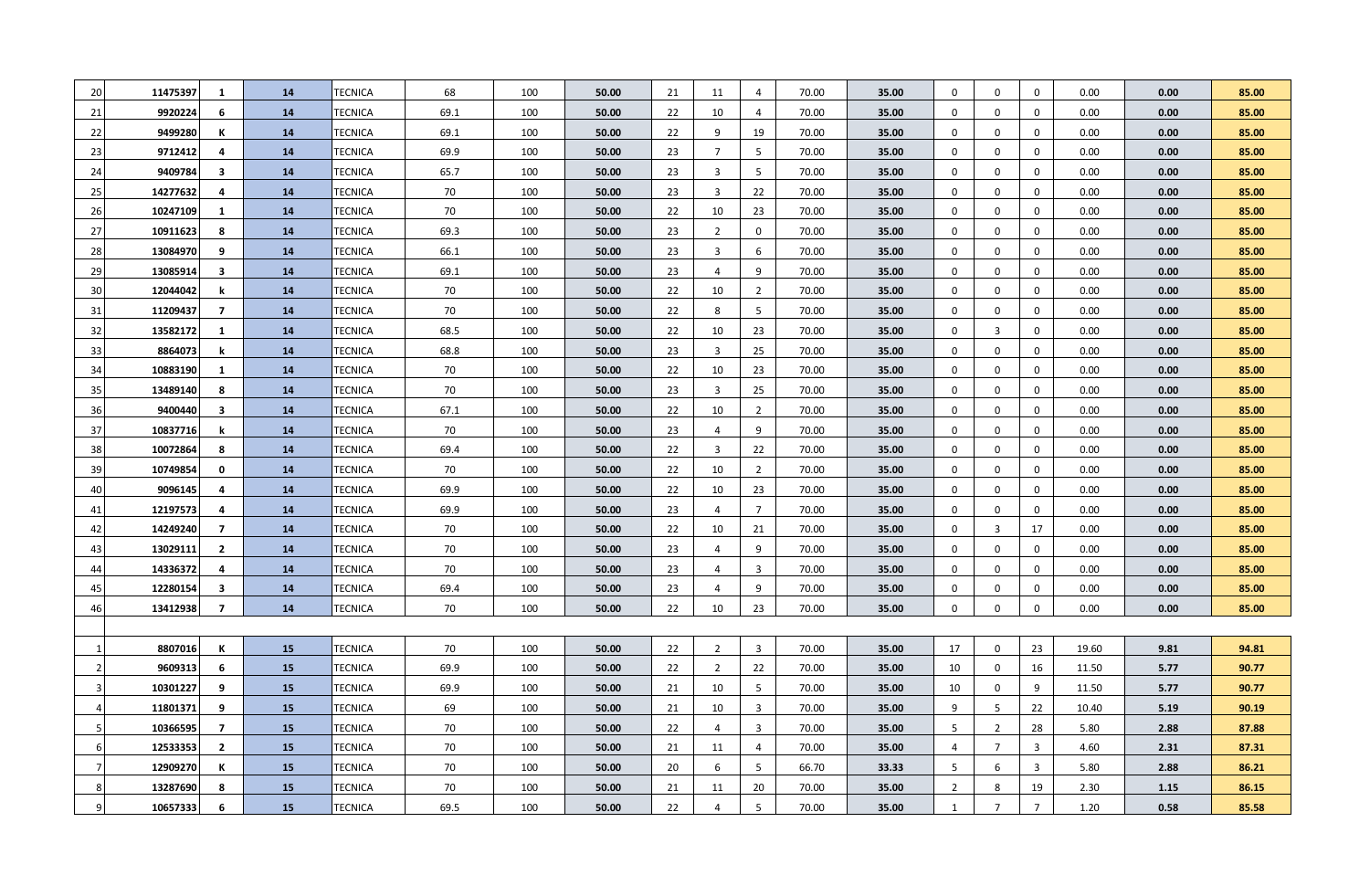| 10 | 10315543 | 6              | 15        | TECNICA        | 70   | 100 | 50.00 | 21 | $\overline{7}$ | $\overline{3}$ | 70.00 | 35.00 | $\mathbf 0$      | 0            | $\mathbf 0$  | 0.00 | 0.00 | 85.00 |
|----|----------|----------------|-----------|----------------|------|-----|-------|----|----------------|----------------|-------|-------|------------------|--------------|--------------|------|------|-------|
| 11 | 15240757 | $\overline{2}$ | 15        | TECNICA        | 70   | 100 | 50.00 | 21 | $\overline{2}$ | 12             | 70.00 | 35.00 | $\mathbf 0$      | 0            | $\mathbf 0$  | 0.00 | 0.00 | 85.00 |
| 12 | 11667357 | 6              | 15        | TECNICA        | 70   | 100 | 50.00 | 21 | 11             | $\overline{2}$ | 70.00 | 35.00 | $\mathbf 0$      | 0            | $\mathbf 0$  | 0.00 | 0.00 | 85.00 |
| 13 | 9896539  | 4              | 15        | TECNICA        | 69.5 | 100 | 50.00 | 22 | $\overline{4}$ | $\overline{3}$ | 70.00 | 35.00 | $\mathbf 0$      | 0            | $\mathbf 0$  | 0.00 | 0.00 | 85.00 |
| 14 | 10057263 | К              | 15        | TECNICA        | 69.7 | 100 | 50.00 | 21 | .5             | $\overline{3}$ | 70.00 | 35.00 | $\mathbf{0}$     | $\mathbf 0$  | $\mathbf 0$  | 0.00 | 0.00 | 85.00 |
| 15 | 11002039 | $\overline{2}$ | 15        | TECNICA        | 69.4 | 100 | 50.00 | 22 | $\overline{4}$ | $\overline{3}$ | 70.00 | 35.00 | $\mathbf 0$      | 0            | $\mathbf 0$  | 0.00 | 0.00 | 85.00 |
| 16 | 11164463 | $\overline{2}$ | <b>15</b> | TECNICA        | 70   | 100 | 50.00 | 22 | $\overline{4}$ | $\overline{3}$ | 70.00 | 35.00 | $\mathbf 0$      | 0            | $\mathbf 0$  | 0.00 | 0.00 | 85.00 |
| 17 | 13487321 | 3              | <b>15</b> | TECNICA        | 70   | 100 | 50.00 | 21 | 7              | 23             | 70.00 | 35.00 | $\mathbf 0$      | $\mathbf{1}$ | $\mathbf{1}$ | 0.00 | 0.00 | 85.00 |
| 18 | 10419416 | 8              | 15        | <b>TECNICA</b> | 69.6 | 100 | 50.00 | 21 | 6              | 12             | 70.00 | 35.00 | $\mathbf 0$      | 0            | $\mathbf 0$  | 0.00 | 0.00 | 85.00 |
| 19 | 12899940 | К              | 15        | TECNICA        | 69.2 | 100 | 50.00 | 22 | $\overline{4}$ | $\overline{3}$ | 70.00 | 35.00 | $\mathbf 0$      | $\mathbf 0$  | $\mathbf 0$  | 0.00 | 0.00 | 85.00 |
| 20 | 13289327 | 6              | <b>15</b> | TECNICA        | 68.5 | 100 | 50.00 | 22 | $\overline{4}$ | $\overline{3}$ | 70.00 | 35.00 | $\mathbf 0$      | $\mathbf 0$  | $\mathbf 0$  | 0.00 | 0.00 | 85.00 |
| 21 | 13370730 | -1             | 15        | <b>TECNICA</b> | 70   | 100 | 50.00 | 22 | $\overline{4}$ | $\overline{2}$ | 70.00 | 35.00 | $\mathbf 0$      | 0            | $\mathbf 0$  | 0.00 | 0.00 | 85.00 |
| 22 | 13791706 | 8              | <b>15</b> | TECNICA        | 70   | 100 | 50.00 | 21 | $\overline{3}$ | 17             | 70.00 | 35.00 | $\mathbf 0$      | 0            | $\mathbf 0$  | 0.00 | 0.00 | 85.00 |
| 23 | 13690668 | $\overline{2}$ | <b>15</b> | TECNICA        | 69.8 | 100 | 50.00 | 21 | 11             | $\overline{2}$ | 70.00 | 35.00 | $\boldsymbol{0}$ | 0            | $\mathbf 0$  | 0.00 | 0.00 | 85.00 |
| 24 | 13833015 | k              | <b>15</b> | TECNICA        | 70   | 100 | 50.00 | 22 | $\overline{4}$ | $\overline{3}$ | 70.00 | 35.00 | $\boldsymbol{0}$ | $\mathbf 0$  | $\mathbf 0$  | 0.00 | 0.00 | 85.00 |
| 25 | 13094525 | $\overline{2}$ | 15        | TECNICA        | 70   | 100 | 50.00 | 22 | $\overline{4}$ | $\overline{3}$ | 70.00 | 35.00 | $\boldsymbol{0}$ | $\mathbf{0}$ | $\mathbf 0$  | 0.00 | 0.00 | 85.00 |
| 26 | 12280199 | -3             | 15        | TECNICA        | 68.7 | 100 | 50.00 | 22 | $\overline{3}$ | 16             | 70.00 | 35.00 | $\boldsymbol{0}$ | 4            | 17           | 0.00 | 0.00 | 85.00 |
| 27 | 9899306  | 1              | <b>15</b> | TECNICA        | 69.6 | 100 | 50.00 | 23 | $\mathbf{1}$   | 25             | 70.00 | 35.00 | $\boldsymbol{0}$ | 0            | $\mathbf 0$  | 0.00 | 0.00 | 85.00 |
| 28 | 10261639 | 1              | 15        | TECNICA        | 70   | 100 | 50.00 | 21 | 6              | 16             | 70.00 | 35.00 | $\boldsymbol{0}$ | 0            | $\mathbf 0$  | 0.00 | 0.00 | 85.00 |
| 29 | 11133458 | $\overline{7}$ | <b>15</b> | TECNICA        | 70   | 100 | 50.00 | 21 | 9              | 19             | 70.00 | 35.00 | $\boldsymbol{0}$ | $\mathbf 0$  | $\mathbf 0$  | 0.00 | 0.00 | 85.00 |
| 30 | 13451788 | 3              | <b>15</b> | TECNICA        | 70   | 100 | 50.00 | 21 | $\overline{4}$ | $\overline{3}$ | 70.00 | 35.00 | $\boldsymbol{0}$ | 0            | $\mathbf 0$  | 0.00 | 0.00 | 85.00 |
| 31 | 13275101 | 3              | 15        | TECNICA        | 70   | 100 | 50.00 | 21 | 5              | $\overline{2}$ | 70.00 | 35.00 | $\boldsymbol{0}$ | $\mathbf 0$  | $\mathbf 0$  | 0.00 | 0.00 | 85.00 |
| 32 | 8535330  | 6              | <b>15</b> | TECNICA        | 69.3 | 100 | 50.00 | 23 | $\overline{3}$ | 19             | 70.00 | 35.00 | $\boldsymbol{0}$ | $\mathbf 0$  | $\mathbf 0$  | 0.00 | 0.00 | 85.00 |
| 33 | 13064825 | 8              | <b>15</b> | TECNICA        | 69.7 | 100 | 50.00 | 22 | $\overline{2}$ | $\overline{2}$ | 70.00 | 35.00 | $\mathbf 0$      | $\mathbf 0$  | $\mathbf 0$  | 0.00 | 0.00 | 85.00 |
| 34 | 10244633 | К              | <b>15</b> | <b>TECNICA</b> | 70   | 100 | 50.00 | 22 | 5              | $\mathbf{1}$   | 70.00 | 35.00 | $\mathbf 0$      | $\mathbf 0$  | $\mathbf 0$  | 0.00 | 0.00 | 85.00 |
| 35 | 12643422 | $\overline{7}$ | <b>15</b> | <b>TECNICA</b> | 69.1 | 100 | 50.00 | 22 | $\overline{4}$ | 5              | 70.00 | 35.00 | $\mathbf 0$      | $\mathbf 0$  | $\mathbf 0$  | 0.00 | 0.00 | 85.00 |
| 36 | 11876734 | 9              | 15        | <b>TECNICA</b> | 69.2 | 100 | 50.00 | 22 | $\overline{4}$ | 5              | 70.00 | 35.00 | $\mathbf 0$      | $\mathbf 0$  | $\mathbf 0$  | 0.00 | 0.00 | 85.00 |
| 37 | 12128387 | 5              | 15        | <b>TECNICA</b> | 70   | 100 | 50.00 | 22 | 5              | $\overline{3}$ | 70.00 | 35.00 | $\mathbf 0$      | $\mathbf 0$  | $\mathbf 0$  | 0.00 | 0.00 | 85.00 |
| 38 | 13675187 | 5              | 15        | <b>TECNICA</b> | 69.9 | 100 | 50.00 | 22 | 3              | 22             | 70.00 | 35.00 | $\mathbf 0$      | $\mathbf 0$  | $\mathbf 0$  | 0.00 | 0.00 | 85.00 |
| 39 | 13553194 | 4              | <b>15</b> | <b>TECNICA</b> | 69.9 | 100 | 50.00 | 22 | $\overline{2}$ | $\overline{2}$ | 70.00 | 35.00 | $\mathbf 0$      | $\mathbf 0$  | $\mathbf 0$  | 0.00 | 0.00 | 85.00 |
| 40 | 9714641  | 1              | <b>15</b> | TECNICA        | 69.8 | 100 | 50.00 | 23 | $\overline{3}$ | 19             | 70.00 | 35.00 | $\mathbf 0$      | $\mathbf 0$  | $\mathbf 0$  | 0.00 | 0.00 | 85.00 |
| 41 | 9475888  | $\overline{2}$ | <b>15</b> | <b>TECNICA</b> | 69.6 | 100 | 50.00 | 22 | $\overline{4}$ | 9              | 70.00 | 35.00 | $\mathbf 0$      | $\mathbf 0$  | $\mathbf 0$  | 0.00 | 0.00 | 85.00 |
| 42 | 10596957 | 0              | 15        | TECNICA        | 69.6 | 100 | 50.00 | 22 | $\overline{4}$ | 5              | 70.00 | 35.00 | $\mathbf 0$      | 4            | 25           | 0.00 | 0.00 | 85.00 |
| 43 | 8613108  | 0              | <b>15</b> | TECNICA        | 70   | 100 | 50.00 | 22 | $\overline{4}$ | 5              | 70.00 | 35.00 | $\mathbf 0$      | 0            | $\mathbf 0$  | 0.00 | 0.00 | 85.00 |
| 44 | 10730586 | 6              | <b>15</b> | TECNICA        | 69.3 | 100 | 50.00 | 22 | $\overline{4}$ | 5              | 70.00 | 35.00 | $\mathbf 0$      | $\mathbf 0$  | $\mathbf 0$  | 0.00 | 0.00 | 85.00 |
| 45 | 10557892 | k              | 15        | TECNICA        | 69.4 | 100 | 50.00 | 21 | $\overline{7}$ | 29             | 70.00 | 35.00 | $\mathbf 0$      | $\Omega$     | $\Omega$     | 0.00 | 0.00 | 85.00 |
| 46 | 11267892 | 1              | 15        | TECNICA        | 70   | 100 | 50.00 | 22 | $\overline{4}$ | 5              | 70.00 | 35.00 | $\mathbf{0}$     | $\mathbf 0$  | $\Omega$     | 0.00 | 0.00 | 85.00 |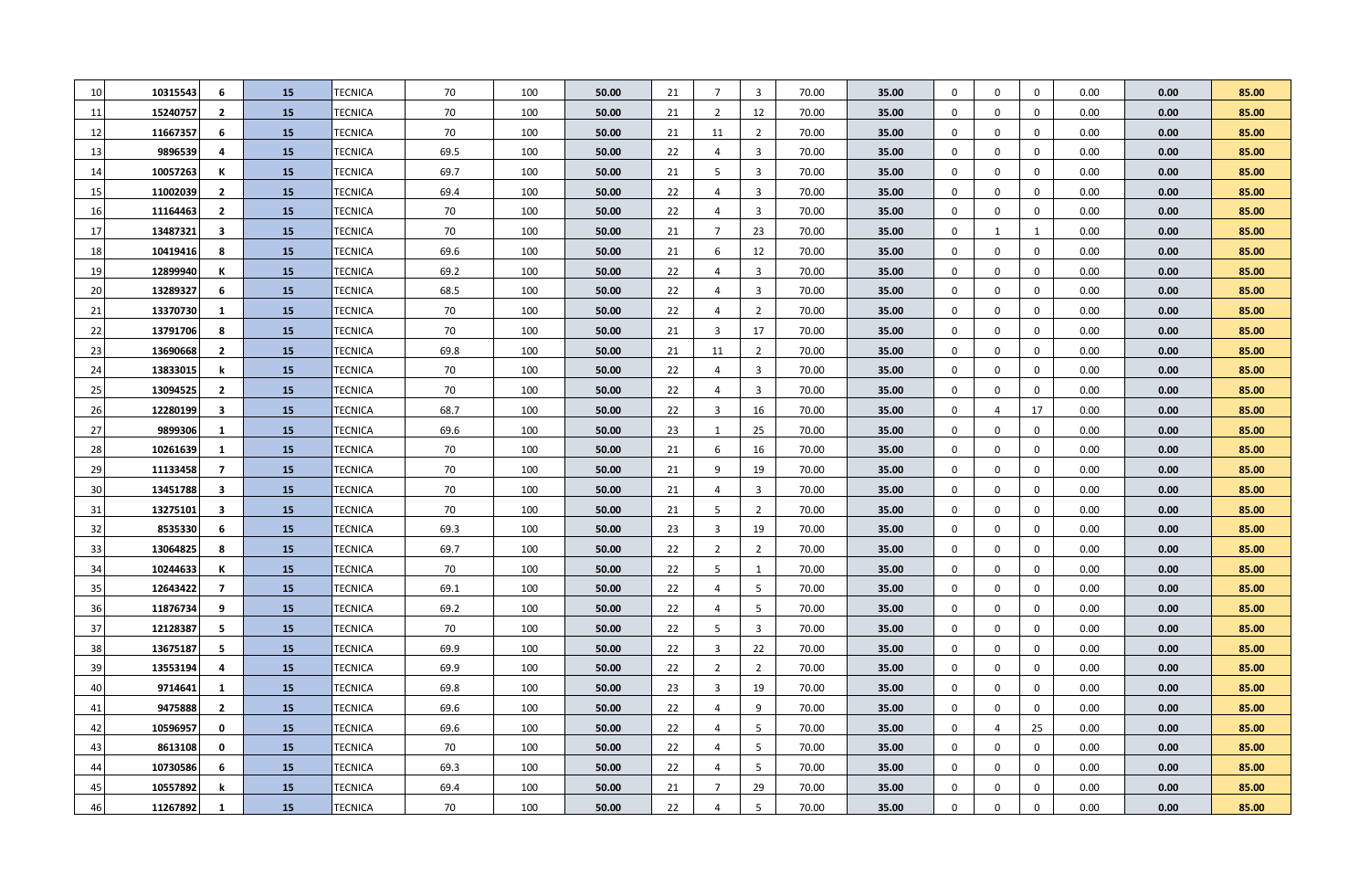| 47             | 12678818 | 5                       | 15        | TECNICA        | 69.8 | 100 | 50.00 | 22 | $\overline{4}$ | 5               | 70.00 | 35.00 | $\mathbf 0$    | $\mathbf 0$      | $\mathbf 0$    | 0.00 | 0.00 | 85.00 |
|----------------|----------|-------------------------|-----------|----------------|------|-----|-------|----|----------------|-----------------|-------|-------|----------------|------------------|----------------|------|------|-------|
| 48             | 9307672  | 9                       | 15        | TECNICA        | 70   | 100 | 50.00 | 22 | $\overline{4}$ | 5               | 70.00 | 35.00 | $\mathbf 0$    | $\mathbf 0$      | $\mathbf 0$    | 0.00 | 0.00 | 85.00 |
| 49             | 8853467  | 0                       | <b>15</b> | TECNICA        | 69.8 | 100 | 50.00 | 22 | 4              | 5               | 70.00 | 35.00 | $\mathbf 0$    | 0                | $\mathbf 0$    | 0.00 | 0.00 | 85.00 |
| 50             | 9773495  | k                       | <b>15</b> | TECNICA        | 69.7 | 100 | 50.00 | 22 | 5              | $\overline{3}$  | 70.00 | 35.00 | $\mathbf 0$    | $\mathbf 0$      | $\mathbf 0$    | 0.00 | 0.00 | 85.00 |
| 51             | 11949251 | $\overline{\mathbf{3}}$ | 15        | TECNICA        | 70   | 100 | 50.00 | 23 | $\overline{2}$ | $\overline{3}$  | 70.00 | 35.00 | $\mathbf 0$    | $\mathbf 0$      | $\mathbf 0$    | 0.00 | 0.00 | 85.00 |
| 52             | 13710145 | 9                       | 15        | TECNICA        | 69.9 | 100 | 50.00 | 22 | 3              | 5               | 70.00 | 35.00 | $\mathbf 0$    | 5                | 16             | 0.00 | 0.00 | 85.00 |
| 53             | 10427938 | 4                       | 15        | TECNICA        | 68.9 | 100 | 50.00 | 22 | 5              | $\overline{3}$  | 70.00 | 35.00 | $\mathbf 0$    | $\mathbf 0$      | $\mathbf 0$    | 0.00 | 0.00 | 85.00 |
| 54             | 10359442 | $\mathbf{1}$            | <b>15</b> | TECNICA        | 70   | 100 | 50.00 | 22 | 3              | $\overline{4}$  | 70.00 | 35.00 | $\mathbf 0$    | $\overline{4}$   | 5              | 0.00 | 0.00 | 85.00 |
| 55             | 9970496  | 9                       | 15        | TECNICA        | 68.4 | 100 | 50.00 | 21 | 9              | 22              | 70.00 | 35.00 | $\mathbf 0$    | $\mathbf 0$      | $\mathbf 0$    | 0.00 | 0.00 | 85.00 |
| 56             | 8772515  | 4                       | 15        | TECNICA        | 69.3 | 100 | 50.00 | 20 | 10             | 10              | 66.70 | 33.33 | $\mathbf 0$    | $\mathbf 0$      | $\mathbf 0$    | 0.00 | 0.00 | 83.33 |
| 57             | 10717061 | 8                       | 15        | TECNICA        | 70   | 100 | 50.00 | 20 | 9              | $\overline{4}$  | 66.70 | 33.33 | $\mathbf 0$    | $\mathbf 0$      | $\mathbf 0$    | 0.00 | 0.00 | 83.33 |
| 58             | 12906089 | 1                       | 15        | TECNICA        | 70   | 100 | 50.00 | 20 | 8              | 13              | 66.70 | 33.33 | $\mathbf 0$    | $\mathbf 0$      | $\mathbf 0$    | 0.00 | 0.00 | 83.33 |
| 59             | 13285601 | k                       | <b>15</b> | TECNICA        | 53   | 80  | 40.00 | 22 | 3              | 20              | 70.00 | 35.00 | $\mathbf 0$    | $\mathbf 0$      | $\mathbf 0$    | 0.00 | 0.00 | 75.00 |
| 60             | 12243847 | $\overline{\mathbf{3}}$ | 15        | <b>TECNICA</b> | 61.1 | 80  | 40.00 | 22 | $\overline{4}$ | $5\phantom{.0}$ | 70.00 | 35.00 | $\mathbf 0$    | $\mathbf 0$      | $\mathbf 0$    | 0.00 | 0.00 | 75.00 |
|                |          |                         |           |                |      |     |       |    |                |                 |       |       |                |                  |                |      |      |       |
|                | 11256839 | 5                       | 17        | <b>TECNICA</b> | 68.3 | 100 | 50.00 | 21 | $\overline{7}$ | 27              | 70.00 | 35.00 | $\overline{2}$ | 5                | 23             | 2.30 | 1.15 | 86.15 |
|                | 11336628 | 1                       | 17        | <b>TECNICA</b> | 70   | 100 | 50.00 | 22 | $\overline{2}$ | $\overline{3}$  | 70.00 | 35.00 | $\mathbf 0$    | 10               | 11             | 0.00 | 0.00 | 85.00 |
|                | 13837894 | $\overline{2}$          | 17        | TECNICA        | 69.8 | 100 | 50.00 | 22 | 10             | $\overline{2}$  | 70.00 | 35.00 | $\mathbf 0$    | 0                | 0              | 0.00 | 0.00 | 85.00 |
|                | 13031039 | $\overline{7}$          | 17        | TECNICA        | 69.4 | 100 | 50.00 | 22 | 2              | 15              | 70.00 | 35.00 | $\mathbf 0$    | $\overline{2}$   | 6              | 0.00 | 0.00 | 85.00 |
|                | 13031018 | 4                       | 17        | TECNICA        | 69.5 | 100 | 50.00 | 21 | 8              | 13              | 70.00 | 35.00 | $\mathbf 0$    | $\mathbf 0$      | 0              | 0.00 | 0.00 | 85.00 |
| 6              | 12284505 | $\overline{2}$          | 17        | TECNICA        | 69.7 | 100 | 50.00 | 22 | 4              | 5               | 70.00 | 35.00 | $\mathbf 0$    | $\mathbf 0$      | 0              | 0.00 | 0.00 | 85.00 |
| $\overline{7}$ | 10423582 | 4                       | 17        | TECNICA        | 67.8 | 100 | 50.00 | 21 | 8              | 5               | 70.00 | 35.00 | $\mathbf 0$    | $\mathbf 0$      | 25             | 0.00 | 0.00 | 85.00 |
| 8              | 11227139 | $\overline{2}$          | 17        | TECNICA        | 70   | 100 | 50.00 | 21 | $\overline{4}$ | 12              | 70.00 | 35.00 | $\mathbf 0$    | $\mathbf 0$      | $\mathbf 0$    | 0.00 | 0.00 | 85.00 |
| q              | 12899453 | k                       | 17        | TECNICA        | 69.5 | 100 | 50.00 | 22 | 5              | $\overline{3}$  | 70.00 | 35.00 | $\mathbf 0$    | 0                | 0              | 0.00 | 0.00 | 85.00 |
| 10             | 14164586 | $\overline{2}$          | 17        | TECNICA        | 70   | 100 | 50.00 | 21 | $\mathbf{1}$   | 16              | 70.00 | 35.00 | $\mathbf 0$    | 0                | $\mathbf 0$    | 0.00 | 0.00 | 85.00 |
| 11             | 9308757  | $\overline{7}$          | 17        | TECNICA        | 69   | 100 | 50.00 | 21 | 9              | 11              | 70.00 | 35.00 | $\mathbf 0$    | $\mathbf{1}$     | $\mathbf 0$    | 0.00 | 0.00 | 85.00 |
| 12             | 12286053 | 1                       | 17        | TECNICA        | 69.1 | 100 | 50.00 | 21 | $\overline{7}$ | 10              | 70.00 | 35.00 | $\mathbf 0$    | 0                | $\mathbf 0$    | 0.00 | 0.00 | 85.00 |
| 13             | 14700252 | $\mathbf{1}$            | 17        | TECNICA        | 69.4 | 100 | 50.00 | 21 | $\overline{7}$ | 9               | 70.00 | 35.00 | $\mathbf 0$    | $\boldsymbol{0}$ | $\mathbf 0$    | 0.00 | 0.00 | 85.00 |
| 14             | 9673883  | 8                       | 17        | TECNICA        | 70   | 100 | 50.00 | 22 | 10             | $\overline{4}$  | 70.00 | 35.00 | $\mathbf 0$    | $\boldsymbol{0}$ | $\mathbf 0$    | 0.00 | 0.00 | 85.00 |
| 15             | 9678214  | 4                       | 17        | TECNICA        | 65.2 | 100 | 50.00 | 22 | 4              | 5               | 70.00 | 35.00 | 0              | 11               | 1              | 0.00 | 0.00 | 85.00 |
| 16             | 12160166 | 4                       | 17        | TECNICA        | 69.1 | 100 | 50.00 | 22 | 4              | 5               | 70.00 | 35.00 | 0              | $\mathbf 0$      | $\mathbf 0$    | 0.00 | 0.00 | 85.00 |
| 17             | 9618179  | 5                       | 17        | TECNICA        | 70   | 100 | 50.00 | 21 | 3              | $\mathbf 0$     | 70.00 | 35.00 | $\mathbf 0$    | 0                | $\mathbf 0$    | 0.00 | 0.00 | 85.00 |
| 18             | 9787430  | $\mathbf{1}$            | 17        | TECNICA        | 69.9 | 100 | 50.00 | 23 | 3              | 13              | 70.00 | 35.00 | $\mathbf 0$    | 1                | 22             | 0.00 | 0.00 | 85.00 |
| 19             | 11638249 | $\mathbf 0$             | 17        | TECNICA        | 67.4 | 100 | 50.00 | 22 | $\overline{2}$ | 5               | 70.00 | 35.00 | 0              | 1                | $\overline{2}$ | 0.00 | 0.00 | 85.00 |
| 20             | 12871796 | К                       | 17        | TECNICA        | 70   | 100 | 50.00 | 21 | 8              | 25              | 70.00 | 35.00 | $\mathbf 0$    | 0                | $\mathbf 0$    | 0.00 | 0.00 | 85.00 |
| 21             | 12641267 | 3                       | 17        | TECNICA        | 68.4 | 100 | 50.00 | 22 | $\overline{4}$ | 5               | 70.00 | 35.00 | $\mathbf 0$    | $\overline{3}$   | 1              | 0.00 | 0.00 | 85.00 |
| 22             | 10161607 | К                       | 17        | <b>TECNICA</b> | 69.7 | 100 | 50.00 | 22 | 3              | 13              | 70.00 | 35.00 | $\mathbf 0$    | $\mathbf 0$      | $\mathbf 0$    | 0.00 | 0.00 | 85.00 |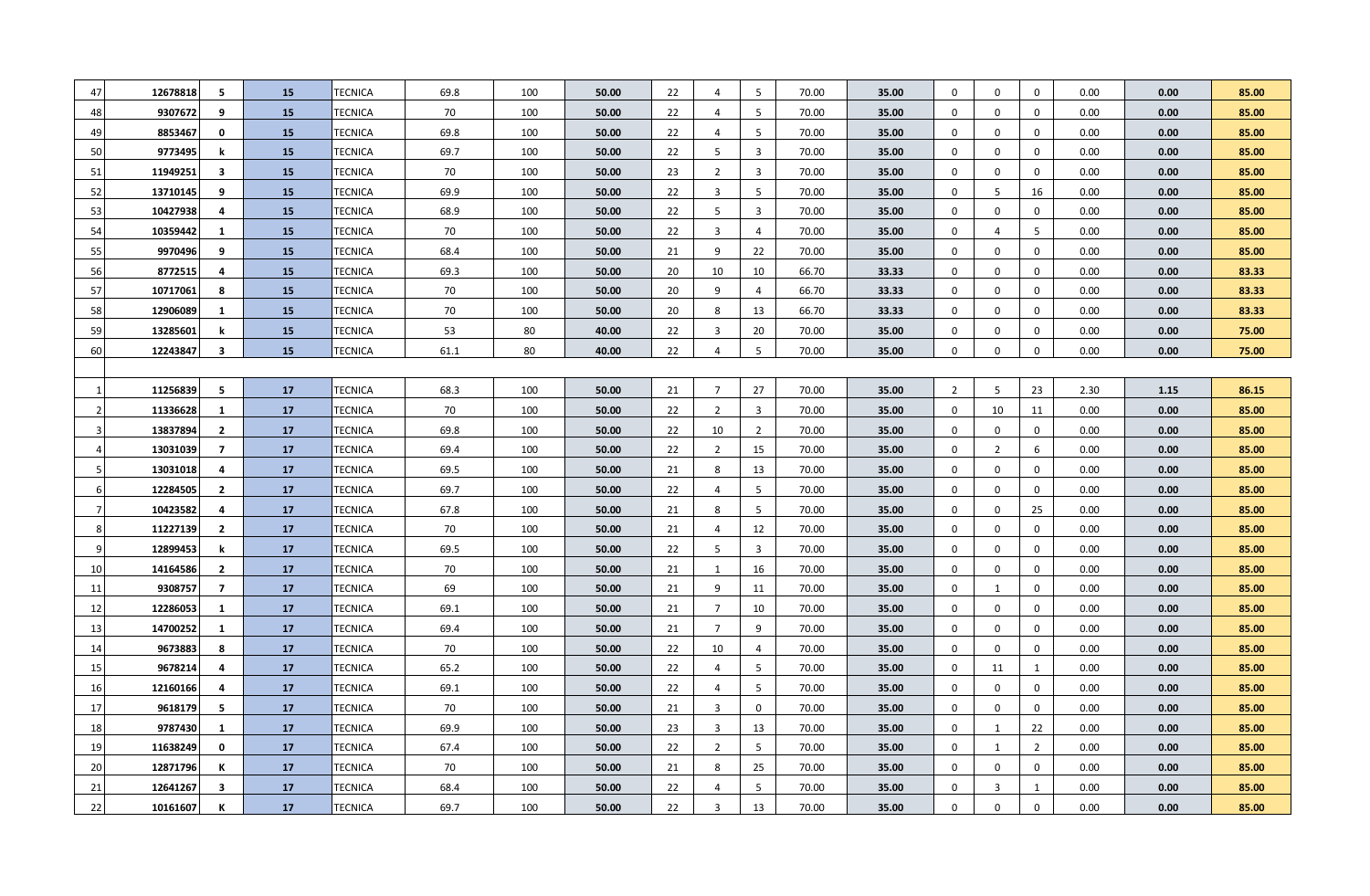| 23 | 13336811 | 6                       | 17 | TECNICA        | 68.7        | 100         | 50.00 | 23 | 1              | 5           | 70.00 | 35.00 | $\mathbf 0$    | $\mathbf 0$      | $\mathbf 0$      | 0.00 | 0.00 | 85.00 |
|----|----------|-------------------------|----|----------------|-------------|-------------|-------|----|----------------|-------------|-------|-------|----------------|------------------|------------------|------|------|-------|
| 24 | 12505168 | 5                       | 17 | TECNICA        | 69.8        | 100         | 50.00 | 22 | 1              | 20          | 70.00 | 35.00 | $\mathbf 0$    | $\mathbf 0$      | $\mathbf 0$      | 0.00 | 0.00 | 85.00 |
| 25 | 12677649 | $\overline{7}$          | 17 | TECNICA        | 69.9        | 100         | 50.00 | 20 | 11             | $\mathbf 0$ | 66.70 | 33.33 | 1              | 5                | 27               | 1.20 | 0.58 | 83.91 |
| 26 | 12509183 | 0                       | 17 | TECNICA        | 70          | 100         | 50.00 | 20 | 5              | 22          | 66.70 | 33.33 | $\mathbf 0$    | $\mathbf 0$      | $\mathbf 0$      | 0.00 | 0.00 | 83.33 |
| 27 | 9495691  | 9                       | 17 | TECNICA        | 69.4        | 100         | 50.00 | 20 | 5              | 29          | 66.70 | 33.33 | $\mathbf 0$    | $\mathbf 0$      | $\mathbf 0$      | 0.00 | 0.00 | 83.33 |
| 28 | 12789193 | 1                       | 17 | TECNICA        | 70          | 100         | 50.00 | 20 | 3              | 13          | 66.70 | 33.33 | $\mathbf 0$    | $\mathbf 0$      | $\mathbf 0$      | 0.00 | 0.00 | 83.33 |
| 29 | 9095963  | 8                       | 17 | TECNICA        | 70          | 100         | 50.00 | 20 | 10             | 21          | 66.70 | 33.33 | $\mathbf 0$    | $\mathbf 0$      | $\mathbf 0$      | 0.00 | 0.00 | 83.33 |
| 30 | 12269210 | 8                       | 17 | TECNICA        | 64.7        | 80          | 40.00 | 23 | $\overline{3}$ | 26          | 70.00 | 35.00 | $\mathbf 0$    | $\mathbf 0$      | $\mathbf 0$      | 0.00 | 0.00 | 75.00 |
| 31 | 9707785  | 1                       | 17 | TECNICA        | 62.5        | 80          | 40.00 | 21 | 1              | 19          | 70.00 | 35.00 | $\mathbf 0$    | $\mathbf 0$      | $\mathbf 0$      | 0.00 | 0.00 | 75.00 |
| 32 | 9848646  | $\mathbf{1}$            | 17 | TECNICA        | $\mathbf 0$ | $\mathbf 0$ | 0.00  | 21 | 10             | 18          | 70.00 | 35.00 | $\mathbf{1}$   | 6                | 21               | 1.20 | 0.58 | 35.58 |
|    |          |                         |    |                |             |             |       |    |                |             |       |       |                |                  |                  |      |      |       |
|    | 13835978 | 6                       | 18 | TECNICA        | 69.9        | 100         | 50.00 | 21 | $\overline{2}$ | 28          | 70.00 | 35.00 | $\mathbf 0$    | $\mathbf 0$      | $\mathbf 0$      | 0.00 | 0.00 | 85.00 |
|    | 11055409 | 5                       | 18 | TECNICA        | 70          | 100         | 50.00 | 22 | $\mathbf 0$    | 5           | 70.00 | 35.00 | $\mathbf 0$    | $\mathbf 0$      | $\mathbf 0$      | 0.00 | 0.00 | 85.00 |
|    | 11266507 | $\overline{2}$          | 18 | <b>TECNICA</b> | 69.8        | 100         | 50.00 | 23 | 1              | 19          | 70.00 | 35.00 | $\mathbf 0$    | 11               | 16               | 0.00 | 0.00 | 85.00 |
|    | 12435030 | 1                       | 18 | TECNICA        | 69          | 100         | 50.00 | 18 | 9              | 13          | 60.00 | 30.00 | $\mathbf 0$    | $\mathbf 0$      | $\mathbf 0$      | 0.00 | 0.00 | 80.00 |
|    | 12278441 | к                       | 18 | TECNICA        | 68.9        | 100         | 50.00 | 17 | 0              | 29          | 56.70 | 28.33 | $\mathbf 0$    | $\mathbf 0$      | 10               | 0.00 | 0.00 | 78.33 |
|    | 14184783 | к                       | 18 | TECNICA        | 70          | 100         | 50.00 | 16 | 7              | 8           | 53.30 | 26.67 | $\mathbf 0$    | $\mathbf 0$      | $\mathbf 0$      | 0.00 | 0.00 | 76.67 |
|    | 15439259 | 9                       | 18 | TECNICA        | 70          | 100         | 50.00 | 16 | 10             | 22          | 53.30 | 26.67 | 0              | $\mathbf 0$      | $\mathbf 0$      | 0.00 | 0.00 | 76.67 |
|    | 16417239 | $\overline{2}$          | 18 | TECNICA        | 69.7        | 100         | 50.00 | 16 | 3              | 13          | 53.30 | 26.67 | $\mathbf 0$    | $\mathbf 0$      | 19               | 0.00 | 0.00 | 76.67 |
|    | 12282437 | $\overline{\mathbf{3}}$ | 18 | TECNICA        | 69.7        | 100         | 50.00 | 14 | 1              | 20          | 46.70 | 23.33 | $\mathbf 0$    | $\mathbf 0$      | $\mathbf 0$      | 0.00 | 0.00 | 73.33 |
| 10 | 10533826 | $\mathbf 0$             | 18 | TECNICA        | 70          | 100         | 50.00 | 14 | 6              | 27          | 46.70 | 23.33 | $\mathbf 0$    | $\mathbf 0$      | $\mathbf 0$      | 0.00 | 0.00 | 73.33 |
| 11 | 11637019 | $\mathbf 0$             | 18 | TECNICA        | 70          | 100         | 50.00 | 12 | 11             | 20          | 40.00 | 20.00 | $\overline{2}$ | 8                | 8                | 2.30 | 1.15 | 71.15 |
| 12 | 14293389 | 6                       | 18 | TECNICA        | 69.8        | 100         | 50.00 | 11 | $\Omega$       | 28          | 36.70 | 18.33 | $\mathbf 0$    | 8                | 13               | 0.00 | 0.00 | 68.33 |
| 13 | 10674640 | $\mathbf 0$             | 18 | TECNICA        | 70          | 100         | 50.00 | 11 | 3              | 18          | 36.70 | 18.33 | $\mathbf 0$    | 5                | 11               | 0.00 | 0.00 | 68.33 |
| 14 | 10533576 | 8                       | 18 | TECNICA        | 69.8        | 100         | 50.00 | 10 | -5             | 29          | 33.30 | 16.67 | 0              | 0                | $\mathbf 0$      | 0.00 | 0.00 | 66.67 |
| 15 | 12356642 | 4                       | 18 | TECNICA        | 69.6        | 100         | 50.00 | 9  | 8              | 20          | 30.00 | 15.00 | $\mathbf 0$    | $\boldsymbol{0}$ | $\boldsymbol{0}$ | 0.00 | 0.00 | 65.00 |
|    |          |                         |    |                |             |             |       |    |                |             |       |       |                |                  |                  |      |      |       |
|    | 12501452 | 6                       | 20 | TECNICA        | 66.9        | 100         | 50.00 | 19 | २              | 22          | 63.30 | 31.67 | $\overline{4}$ | 9                | 29               | 4.60 | 2.31 | 83.98 |
|    | 11886685 | 1                       | 20 | TECNICA        | 69.1        | 100         | 50.00 | 20 | 5              | 8           | 66.70 | 33.33 | $\mathbf 0$    | $\mathbf 0$      | $\mathbf 0$      | 0.00 | 0.00 | 83.33 |
|    | 13699718 | 1                       | 20 | TECNICA        | 68          | 100         | 50.00 | 19 | 3              | 3           | 63.30 | 31.67 | $\mathbf 0$    | $\mathbf 0$      | $\mathbf 0$      | 0.00 | 0.00 | 81.67 |
|    | 13395709 | К                       | 20 | TECNICA        | 69.9        | 100         | 50.00 | 19 | $\overline{2}$ | 27          | 63.30 | 31.67 | $\mathbf 0$    | 6                | 13               | 0.00 | 0.00 | 81.67 |
|    | 15437578 | 3                       | 20 | TECNICA        | 70          | 100         | 50.00 | 19 | 9              | 23          | 63.30 | 31.67 | $\mathbf 0$    | $\mathbf 0$      | $\mathbf 0$      | 0.00 | 0.00 | 81.67 |
|    | 8771254  | 0                       | 20 | TECNICA        | 70          | 100         | 50.00 | 19 | 9              | 14          | 63.30 | 31.67 | $\mathbf 0$    | $\mathbf 0$      | $\mathbf 0$      | 0.00 | 0.00 | 81.67 |
|    | 9604963  | $\overline{\mathbf{3}}$ | 20 | TECNICA        | 69.2        | 100         | 50.00 | 19 | 11             | 16          | 63.30 | 31.67 | $\mathbf 0$    | $\mathbf 0$      | $\mathbf 0$      | 0.00 | 0.00 | 81.67 |
|    | 14137448 | 6                       | 20 | TECNICA        | 70          | 100         | 50.00 | 19 | 0              | 1           | 63.30 | 31.67 | $\mathbf 0$    | $\mathbf 0$      | 0                | 0.00 | 0.00 | 81.67 |
|    | 14234314 | 2                       | 20 | TECNICA        | 70          | 100         | 50.00 | 18 | 7              | 24          | 60.00 | 30.00 | $\mathbf 0$    | 0                | $\mathbf 0$      | 0.00 | 0.00 | 80.00 |
| 10 | 10311962 | 6                       | 20 | <b>TECNICA</b> | 70          | 100         | 50.00 | 18 | 9              | 13          | 60.00 | 30.00 | $\mathbf 0$    | $\mathbf 0$      | $\mathbf 0$      | 0.00 | 0.00 | 80.00 |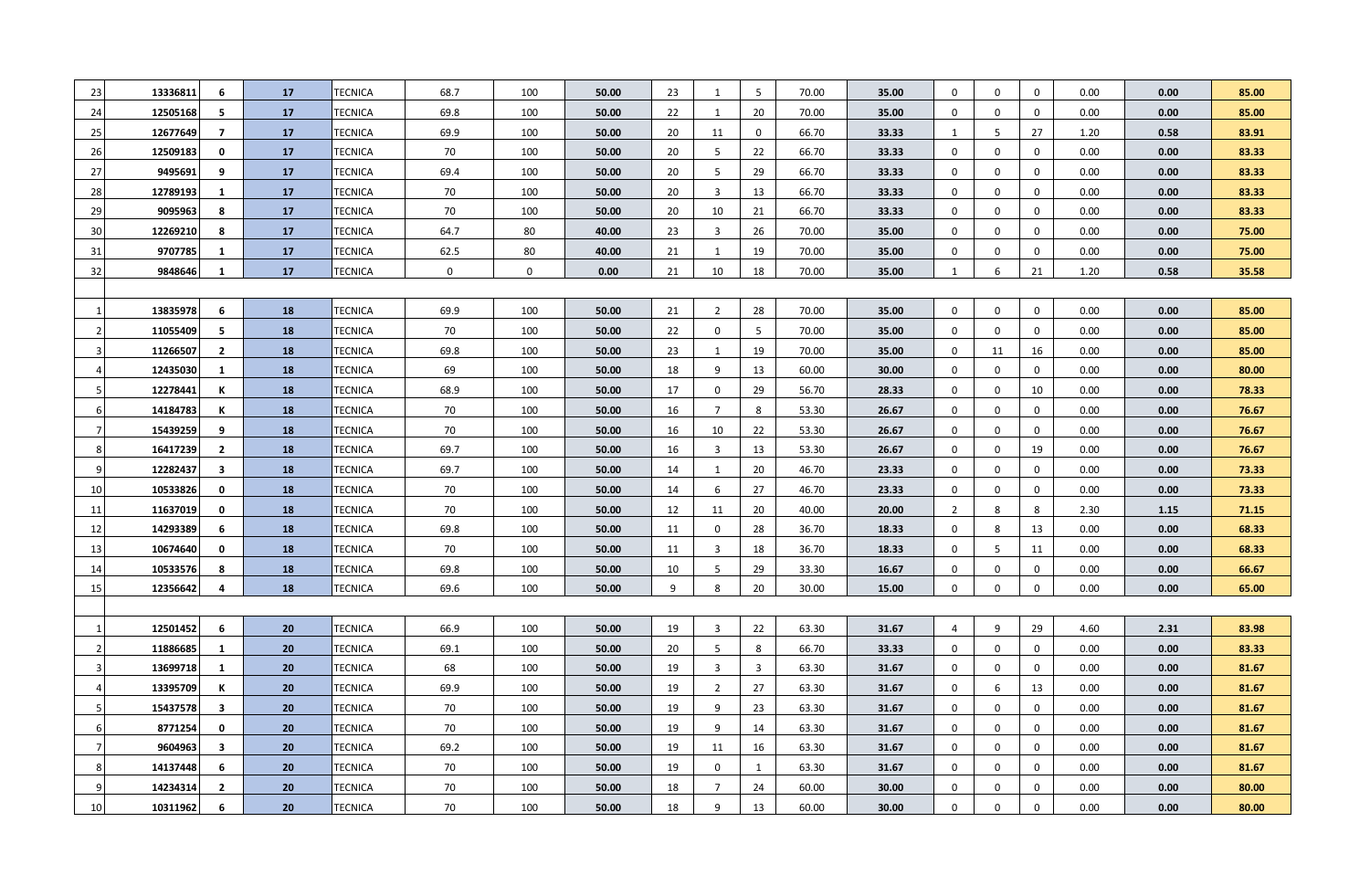| -11 | 8866688  | $\overline{7}$          | 20 | <b>TECNICA</b> | 69   | 100 | 50.00 | 18 | 1              | 26             | 60.00 | 30.00 | $\mathbf 0$  | 0              | $\mathbf 0$    | 0.00  | 0.00 | 80.00 |
|-----|----------|-------------------------|----|----------------|------|-----|-------|----|----------------|----------------|-------|-------|--------------|----------------|----------------|-------|------|-------|
| 12  | 14165325 | $\overline{\mathbf{3}}$ | 20 | TECNICA        | 68   | 100 | 50.00 | 18 | 5              | 16             | 60.00 | 30.00 | $\mathbf 0$  | $\mathbf 0$    | $\mathbf 0$    | 0.00  | 0.00 | 80.00 |
| 13  | 14130956 | 0                       | 20 | TECNICA        | 69.9 | 100 | 50.00 | 17 | $\overline{2}$ | 11             | 56.70 | 28.33 | $\mathbf 0$  | $\mathbf{0}$   | $\mathbf{0}$   | 0.00  | 0.00 | 78.33 |
| -14 | 14185500 | к                       | 20 | TECNICA        | 70   | 100 | 50.00 | 17 | -5             | 12             | 56.70 | 28.33 | $\mathbf{0}$ | $\mathbf 0$    | $\mathbf{0}$   | 0.00  | 0.00 | 78.33 |
| 15  | 13838946 | 4                       | 20 | <b>TECNICA</b> | 69.9 | 100 | 50.00 | 17 | $\overline{7}$ | 18             | 56.70 | 28.33 | 0            | 0              | $\mathbf 0$    | 0.00  | 0.00 | 78.33 |
| 16  | 13142890 | 1                       | 20 | TECNICA        | 69.7 | 100 | 50.00 | 17 | 8              | 23             | 56.70 | 28.33 | $\mathbf 0$  | 0              | $\mathbf 0$    | 0.00  | 0.00 | 78.33 |
| 17  | 12145129 | 8                       | 20 | TECNICA        | 68   | 100 | 50.00 | 17 | 9              | 18             | 56.70 | 28.33 | 0            | $\overline{4}$ | 8              | 0.00  | 0.00 | 78.33 |
| 18  | 15441174 | $\overline{7}$          | 20 | TECNICA        | 69.7 | 100 | 50.00 | 16 | $\mathbf 0$    | 26             | 53.30 | 26.67 | $\mathbf 0$  | $\mathbf 0$    | $\mathbf 0$    | 0.00  | 0.00 | 76.67 |
| 19  | 12673261 | 9                       | 20 | <b>TECNICA</b> | 69.5 | 100 | 50.00 | 16 | $\mathbf{1}$   | 19             | 53.30 | 26.67 | $\mathbf 0$  | $\mathbf 0$    | $\mathbf 0$    | 0.00  | 0.00 | 76.67 |
| 20  | 15343118 | $\overline{\mathbf{3}}$ | 20 | TECNICA        | 70   | 100 | 50.00 | 16 | 6              | 6              | 53.30 | 26.67 | $\mathbf 0$  | $\mathbf 0$    | $\mathbf 0$    | 0.00  | 0.00 | 76.67 |
| 21  | 16716711 | К                       | 20 | TECNICA        | 70   | 100 | 50.00 | 15 | 5              | 24             | 50.00 | 25.00 | $\mathbf 0$  | $\mathbf 0$    | $\mathbf 0$    | 0.00  | 0.00 | 75.00 |
| 22  | 13477892 | к                       | 20 | <b>TECNICA</b> | 64.9 | 80  | 40.00 | 22 | $\overline{3}$ | 22             | 70.00 | 35.00 | $\mathbf 0$  | $\mathbf 0$    | $\mathbf 0$    | 0.00  | 0.00 | 75.00 |
| 23  | 12675596 | 1                       | 20 | TECNICA        | 69.8 | 100 | 50.00 | 14 | $\overline{2}$ | 10             | 46.70 | 23.33 | $\mathbf 0$  | $\mathbf 0$    | $\mathbf 0$    | 0.00  | 0.00 | 73.33 |
| 24  | 14168946 | 0                       | 20 | <b>TECNICA</b> | 68.8 | 100 | 50.00 | 14 | 4              | 17             | 46.70 | 23.33 | $\mathbf 0$  | 6              | 19             | 0.00  | 0.00 | 73.33 |
| 25  | 16571063 | 0                       | 20 | <b>TECNICA</b> | 65   | 100 | 50.00 | 13 | 8              | 14             | 43.30 | 21.67 | $\mathbf 0$  | $\mathbf 0$    | $\mathbf 0$    | 0.00  | 0.00 | 71.67 |
| 26  | 14188978 | 8                       | 20 | <b>TECNICA</b> | 69.9 | 100 | 50.00 | 13 | 11             | 8              | 43.30 | 21.67 | $\mathbf 0$  | $\mathbf 0$    | 25             | 0.00  | 0.00 | 71.67 |
| 27  | 12677569 | 5                       | 20 | <b>TECNICA</b> | 70   | 100 | 50.00 | 13 | 4              | 22             | 43.30 | 21.67 | $\mathbf 0$  | $\mathbf 0$    | $\mathbf 0$    | 0.00  | 0.00 | 71.67 |
| 28  | 16339679 | $\overline{\mathbf{3}}$ | 20 | <b>TECNICA</b> | 69.5 | 100 | 50.00 | 13 | 10             | 21             | 43.30 | 21.67 | $\mathbf 0$  | $\mathbf 0$    | $\mathbf 0$    | 0.00  | 0.00 | 71.67 |
| 29  | 9807156  | $\overline{\mathbf{3}}$ | 20 | <b>TECNICA</b> | 70   | 100 | 50.00 | 13 | 6              | $\overline{4}$ | 43.30 | 21.67 | $\mathbf 0$  | $\mathbf 0$    | $\mathbf 0$    | 0.00  | 0.00 | 71.67 |
| 30  | 11394721 | $\overline{7}$          | 20 | <b>TECNICA</b> | 69.3 | 100 | 50.00 | 12 | 11             | $\overline{4}$ | 40.00 | 20.00 | $\mathbf 0$  | $\mathbf 0$    | $\mathbf 0$    | 0.00  | 0.00 | 70.00 |
| 31  | 16297345 | $\overline{2}$          | 20 | <b>TECNICA</b> | 70   | 100 | 50.00 | 12 | $\overline{7}$ | $\overline{7}$ | 40.00 | 20.00 | $\mathbf 0$  | $\mathbf 0$    | $\mathbf 0$    | 0.00  | 0.00 | 70.00 |
| 32  | 16407215 | $\mathbf 0$             | 20 | <b>TECNICA</b> | 68.4 | 100 | 50.00 | 12 | $\overline{3}$ | $\overline{4}$ | 40.00 | 20.00 | $\mathbf 0$  | $\mathbf 0$    | $\mathbf 0$    | 0.00  | 0.00 | 70.00 |
| 33  | 15399813 | $\overline{2}$          | 20 | <b>TECNICA</b> | 70   | 100 | 50.00 | 11 | 6              | $\overline{4}$ | 36.70 | 18.33 | $\mathbf 0$  | $\mathbf 0$    | 26             | 0.00  | 0.00 | 68.33 |
| 34  | 17611556 | 4                       | 20 | <b>TECNICA</b> | 70   | 100 | 50.00 | 11 | $\overline{4}$ | 10             | 36.70 | 18.33 | $\mathbf 0$  | $\mathbf 0$    | $\mathbf 0$    | 0.00  | 0.00 | 68.33 |
| 35  | 17284056 | 6                       | 20 | TECNICA        | 65.5 | 100 | 50.00 | 10 | $\overline{4}$ | 16             | 33.30 | 16.67 | $\mathbf 0$  | $\mathbf 0$    | $\mathbf 0$    | 0.00  | 0.00 | 66.67 |
| 36  | 17927918 | 5                       | 20 | <b>TECNICA</b> | 69.2 | 100 | 50.00 | 10 | 10             | $\overline{2}$ | 33.30 | 16.67 | $\mathbf 0$  | 0              | $\mathbf 0$    | 0.00  | 0.00 | 66.67 |
| 37  | 17381120 | 9                       | 20 | TECNICA        | 68.6 | 100 | 50.00 | 10 | 11             | $\mathbf 0$    | 33.30 | 16.67 | $\mathbf 0$  | 0              | $\mathbf 0$    | 0.00  | 0.00 | 66.67 |
| 38  | 17379114 | 3                       | 20 | <b>TECNICA</b> | 70   | 100 | 50.00 | 9  | 10             | 18             | 30.00 | 15.00 | $\mathbf 0$  | $\Omega$       | $\mathbf 0$    | 0.00  | 0.00 | 65.00 |
|     |          |                         |    |                |      |     |       |    |                |                |       |       |              |                |                |       |      |       |
|     | 9482549  | 0                       | 22 | TECNICA        | 69.1 | 100 | 50.00 | 20 | -5             | 26             | 66.70 | 33.33 | $\mathbf 0$  | 8              | 25             | 0.00  | 0.00 | 83.33 |
|     | 10765170 | 5                       | 22 | TECNICA        | 70   | 100 | 50.00 | 12 | 1              | 18             | 40.00 | 20.00 | 16           | 8              | 21             | 18.50 | 9.23 | 79.23 |
|     | 14297337 | 5                       | 22 | TECNICA        | 70   | 100 | 50.00 | 17 | $\overline{7}$ | $\overline{2}$ | 56.70 | 28.33 | $\mathbf 0$  | $\mathbf 0$    | $\mathbf 0$    | 0.00  | 0.00 | 78.33 |
|     | 11062319 | 4                       | 22 | TECNICA        | 70   | 100 | 50.00 | 17 | 5              | 14             | 56.70 | 28.33 | $\mathbf 0$  | $\mathbf 0$    | $\mathbf 0$    | 0.00  | 0.00 | 78.33 |
|     | 12085678 | 2                       | 22 | TECNICA        | 70   | 100 | 50.00 | 11 | 4              | 11             | 36.70 | 18.33 | 17           | $\overline{2}$ | 12             | 19.60 | 9.81 | 78.14 |
|     | 16642482 | 8                       | 22 | TECNICA        | 68.7 | 100 | 50.00 | 16 | 8              | 26             | 53.30 | 26.67 | $\mathbf 0$  | $\mathbf 0$    | $\mathbf 0$    | 0.00  | 0.00 | 76.67 |
|     | 8038517  | к                       | 22 | TECNICA        | 61.3 | 80  | 40.00 | 16 | 9              | 26             | 53.30 | 26.67 | 15           | 11             | 9              | 17.30 | 8.65 | 75.32 |
| 8   | 9259380  | 0                       | 22 | TECNICA        | 70   | 100 | 50.00 | 12 | 11             | $\overline{4}$ | 40.00 | 20.00 | 9            | $\overline{3}$ | $\overline{3}$ | 10.40 | 5.19 | 75.19 |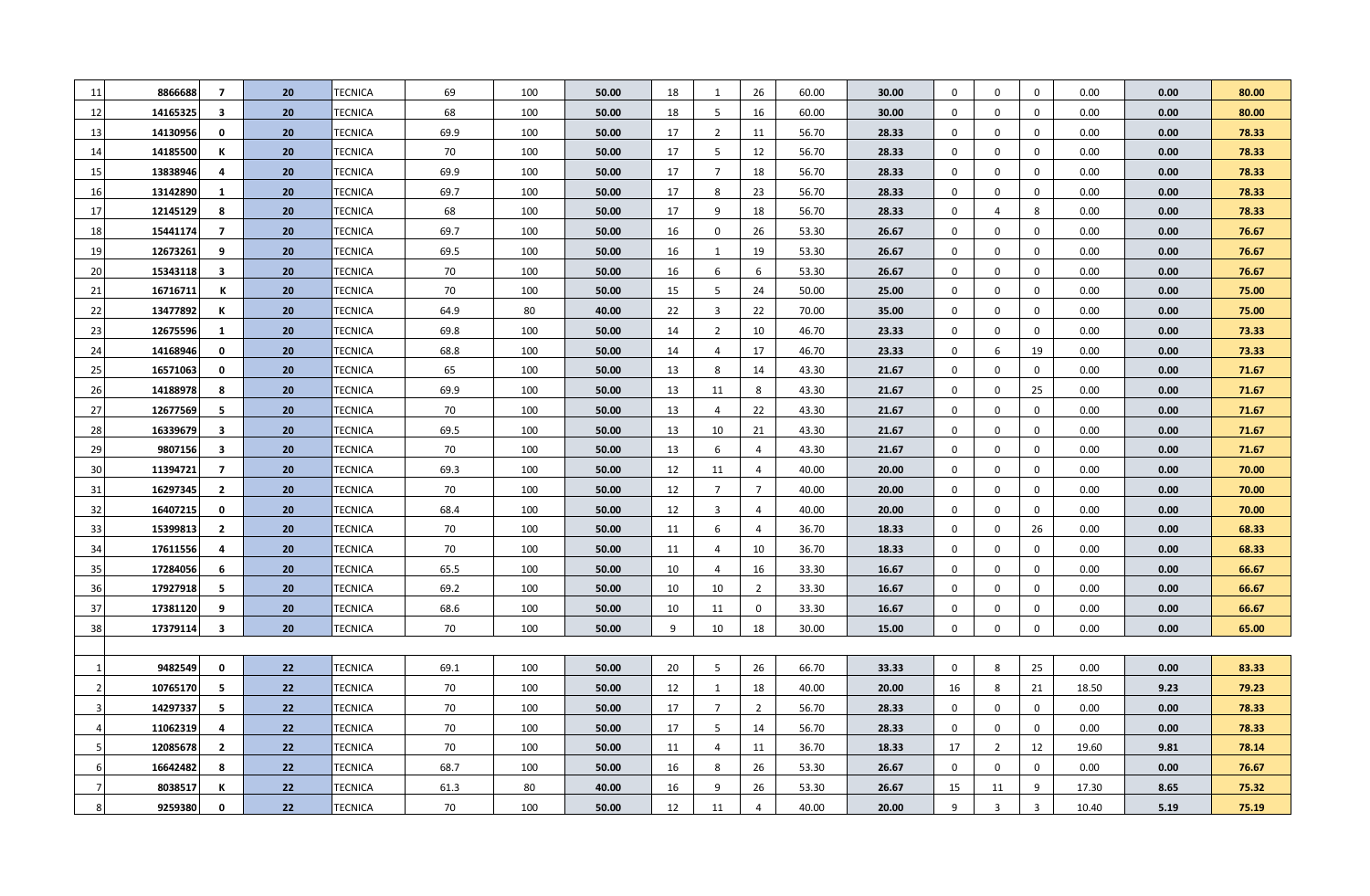| -9 | 16194325 | 8              | 22 | TECNICA               | 66.6 | 100 | 50.00 | 15 | 6              | 29             | 50.00 | 25.00 | $\mathbf 0$      | 0              | $\mathbf 0$ | 0.00 | 0.00 | 75.00 |
|----|----------|----------------|----|-----------------------|------|-----|-------|----|----------------|----------------|-------|-------|------------------|----------------|-------------|------|------|-------|
| 10 | 9876880  | $\overline{7}$ | 22 | TECNICA               | 70   | 100 | 50.00 | 15 | 6              | 26             | 50.00 | 25.00 | $\mathbf 0$      | 0              | $\mathbf 0$ | 0.00 | 0.00 | 75.00 |
| 11 | 15998013 | 8              | 22 | TECNICA               | 69   | 100 | 50.00 | 15 | 10             | 20             | 50.00 | 25.00 | $\mathbf 0$      | 0              | $\mathbf 0$ | 0.00 | 0.00 | 75.00 |
| 12 | 12507681 | 5              | 22 | <b>TECNICA</b>        | 70   | 100 | 50.00 | 14 | $\mathbf 0$    | 20             | 46.70 | 23.33 | $\mathbf 0$      | 0              | $\mathbf 0$ | 0.00 | 0.00 | 73.33 |
| 13 | 12359856 | -3             | 22 | <b>TECNICA</b>        | 70   | 100 | 50.00 | 14 | $\overline{2}$ | 5              | 46.70 | 23.33 | $\mathbf 0$      | $\mathbf 0$    | $\mathbf 0$ | 0.00 | 0.00 | 73.33 |
| 14 | 14258093 | 4              | 22 | TECNICA               | 69.9 | 100 | 50.00 | 14 | 9              | $\overline{2}$ | 46.70 | 23.33 | $\mathbf 0$      | 0              | $\mathbf 0$ | 0.00 | 0.00 | 73.33 |
| 15 | 16572588 | 3              | 22 | TECNICA               | 69.8 | 100 | 50.00 | 14 | 9              | 14             | 46.70 | 23.33 | $\mathbf 0$      | 0              | $\mathbf 0$ | 0.00 | 0.00 | 73.33 |
| 16 | 13628234 | 4              | 22 | <b>TECNICA</b>        | 70   | 100 | 50.00 | 14 | 8              | 6              | 46.70 | 23.33 | $\mathbf 0$      | 0              | $\mathbf 0$ | 0.00 | 0.00 | 73.33 |
| 17 | 10503161 | 0              | 22 | <b>TECNICA</b>        | 70   | 100 | 50.00 | 14 | 11             | 12             | 46.70 | 23.33 | $\mathbf 0$      | 0              | $\mathbf 0$ | 0.00 | 0.00 | 73.33 |
| 18 | 12899699 | 0              | 22 | <b>TECNICA</b>        | 69.6 | 100 | 50.00 | 13 | 9              | 21             | 43.30 | 21.67 | $\mathbf 0$      | $\mathbf{0}$   | $\mathbf 0$ | 0.00 | 0.00 | 71.67 |
| 19 | 12866620 | 6              | 22 | TECNICA               | 68.9 | 100 | 50.00 | 13 | 9              | 20             | 43.30 | 21.67 | $\mathbf 0$      | $\mathbf{0}$   | $\mathbf 0$ | 0.00 | 0.00 | 71.67 |
| 20 | 12149851 | 0              | 22 | <b>TECNICA</b>        | 70   | 100 | 50.00 | 13 | 11             | 5              | 43.30 | 21.67 | $\mathbf 0$      | 0              | $\mathbf 0$ | 0.00 | 0.00 | 71.67 |
| 21 | 9666313  | 7              | 22 | TECNICA               | 68.8 | 100 | 50.00 | 13 | 11             | $\overline{4}$ | 43.30 | 21.67 | $\mathbf 0$      | 0              | $\mathbf 0$ | 0.00 | 0.00 | 71.67 |
| 22 | 11885611 | $\overline{2}$ | 22 | TECNICA               | 67.6 | 100 | 50.00 | 13 | 11             | 18             | 43.30 | 21.67 | $\boldsymbol{0}$ | 0              | $\mathbf 0$ | 0.00 | 0.00 | 71.67 |
| 23 | 12893818 | 4              | 22 | <b>TECNICA</b>        | 69.5 | 100 | 50.00 | 13 | 10             | 8              | 43.30 | 21.67 | $\boldsymbol{0}$ | $\mathbf 0$    | $\mathbf 0$ | 0.00 | 0.00 | 71.67 |
| 24 | 11877002 | 1              | 22 | TECNICA               | 70   | 100 | 50.00 | 13 | 9              | $\overline{3}$ | 43.30 | 21.67 | $\boldsymbol{0}$ | 0              | $\mathbf 0$ | 0.00 | 0.00 | 71.67 |
| 25 | 13888210 | 1              | 22 | TECNICA               | 68.6 | 100 | 50.00 | 13 | 10             | $\overline{4}$ | 43.30 | 21.67 | $\boldsymbol{0}$ | $\overline{3}$ | $\mathbf 0$ | 0.00 | 0.00 | 71.67 |
| 26 | 16681887 | $\overline{7}$ | 22 | TECNICA               | 70   | 100 | 50.00 | 13 | $\mathbf 0$    | 5              | 43.30 | 21.67 | $\boldsymbol{0}$ | 0              | $\mathbf 0$ | 0.00 | 0.00 | 71.67 |
| 27 | 10042678 | $\mathbf{1}$   | 22 | TECNICA               | 70   | 100 | 50.00 | 13 | 0              | 26             | 43.30 | 21.67 | $\boldsymbol{0}$ | 0              | $\mathbf 0$ | 0.00 | 0.00 | 71.67 |
| 28 | 13280225 | 4              | 22 | TECNICA               | 70   | 100 | 50.00 | 13 | 8              | 14             | 43.30 | 21.67 | $\boldsymbol{0}$ | 0              | $\mathbf 0$ | 0.00 | 0.00 | 71.67 |
| 29 | 13080658 | 9              | 22 | TECNICA               | 69.9 | 100 | 50.00 | 13 | 10             | 22             | 43.30 | 21.67 | $\boldsymbol{0}$ | $\mathbf{0}$   | $\mathbf 0$ | 0.00 | 0.00 | 71.67 |
| 30 | 16746133 | 6              | 22 | TECNICA               | 70   | 100 | 50.00 | 12 | 11             | 5              | 40.00 | 20.00 | $\boldsymbol{0}$ | $\mathbf 0$    | $\mathbf 0$ | 0.00 | 0.00 | 70.00 |
| 31 | 16366394 | 5              | 22 | TECNICA               | 69.5 | 100 | 50.00 | 12 | 10             | 25             | 40.00 | 20.00 | $\boldsymbol{0}$ | $\mathbf 0$    | $\mathbf 0$ | 0.00 | 0.00 | 70.00 |
| 32 | 12234298 | $\mathbf 0$    | 22 | TECNICA               | 70   | 100 | 50.00 | 12 | 10             | 15             | 40.00 | 20.00 | $\mathbf 0$      | $\mathbf 0$    | $\mathbf 0$ | 0.00 | 0.00 | 70.00 |
| 33 | 17777191 | 0              | 22 | <b>TECNICA</b>        | 69.5 | 100 | 50.00 | 12 | 5              | 17             | 40.00 | 20.00 | $\mathbf 0$      | $\mathbf 0$    | $\mathbf 0$ | 0.00 | 0.00 | 70.00 |
| 34 | 14556822 | 6              | 22 | TECNICA               | 69.7 | 100 | 50.00 | 12 | $\overline{3}$ | 8              | 40.00 | 20.00 | $\mathbf 0$      | $\mathbf 0$    | $\mathbf 0$ | 0.00 | 0.00 | 70.00 |
| 35 | 11694314 | К              | 22 | <b>TECNICA</b>        | 70   | 100 | 50.00 | 12 | $\overline{4}$ | $\overline{4}$ | 40.00 | 20.00 | $\mathbf 0$      | 8              | 6           | 0.00 | 0.00 | 70.00 |
| 36 | 17546770 | К              | 22 | <b>TECNICA</b>        | 70   | 100 | 50.00 | 12 | $\overline{2}$ | 21             | 40.00 | 20.00 | $\mathbf 0$      | $\mathbf 0$    | $\mathbf 0$ | 0.00 | 0.00 | 70.00 |
| 37 | 16044401 | 0              | 22 | TECNICA               | 70   | 100 | 50.00 | 12 | 10             | 12             | 40.00 | 20.00 | $\mathbf 0$      | $\mathbf 0$    | $\mathbf 0$ | 0.00 | 0.00 | 70.00 |
| 38 | 13656622 | 9              | 22 | <b>TECNICA</b>        | 68.4 | 100 | 50.00 | 12 | $\overline{3}$ | 15             | 40.00 | 20.00 | $\mathbf 0$      | $\mathbf 0$    | $\mathbf 0$ | 0.00 | 0.00 | 70.00 |
| 39 | 8573955  | $\overline{7}$ | 22 | TECNICA               | 70   | 100 | 50.00 | 12 | 11             | $\overline{4}$ | 40.00 | 20.00 | $\mathbf 0$      | $\mathbf 0$    | $\mathbf 0$ | 0.00 | 0.00 | 70.00 |
| 40 | 15815177 | 4              | 22 | <b>TECNICA</b>        | 70   | 100 | 50.00 | 12 | 6              | 15             | 40.00 | 20.00 | $\mathbf 0$      | $\mathbf 0$    | $\mathbf 0$ | 0.00 | 0.00 | 70.00 |
| 41 | 18187326 | 4              | 22 | TECNICA               | 68   | 100 | 50.00 | 11 | $\overline{2}$ | 29             | 36.70 | 18.33 | $\mathbf 0$      | $\mathbf 0$    | $\mathbf 0$ | 0.00 | 0.00 | 68.33 |
| 42 | 17733793 | -5             | 22 | <b>TECNICA</b>        | 70   | 100 | 50.00 | 11 | $\overline{4}$ | 22             | 36.70 | 18.33 | $\mathbf 0$      | $\mathbf 0$    | $\mathbf 0$ | 0.00 | 0.00 | 68.33 |
| 43 | 16613674 | 1              | 22 | TECNICA               | 70   | 100 | 50.00 | 11 | $\overline{7}$ | 5              | 36.70 | 18.33 | $\mathbf 0$      | $\mathbf 0$    | $\mathbf 0$ | 0.00 | 0.00 | 68.33 |
| 44 | 18242335 | $\mathbf{1}$   | 22 | <b><i>FECNICA</i></b> | 69.4 | 100 | 50.00 | 11 | 8              | 10             | 36.70 | 18.33 | $\mathbf 0$      | $\Omega$       | $\Omega$    | 0.00 | 0.00 | 68.33 |
| 45 | 17007063 | 1              | 22 | <b>TECNICA</b>        | 69.2 | 100 | 50.00 | 11 | 10             | 29             | 36.70 | 18.33 | $\mathbf{0}$     | $\mathbf 0$    | $\Omega$    | 0.00 | 0.00 | 68.33 |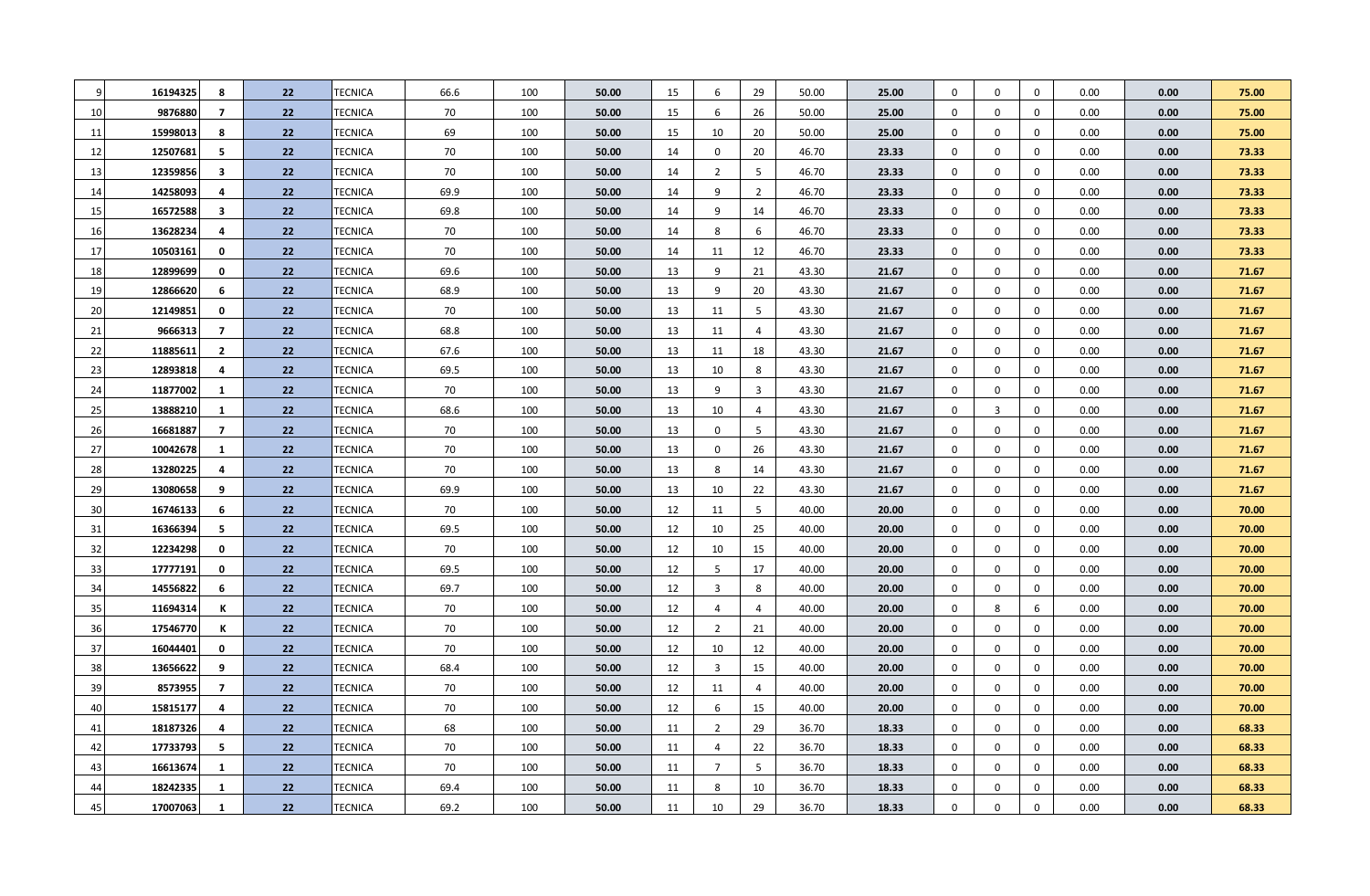| 46 | 16963091 | 7                       | 22 | TECNICA        | 70   | 100 | 50.00 | 11 | 9              | 15             | 36.70 | 18.33 | $\mathbf 0$ | 0              | $\mathbf 0$ | 0.00 | 0.00 | 68.33 |
|----|----------|-------------------------|----|----------------|------|-----|-------|----|----------------|----------------|-------|-------|-------------|----------------|-------------|------|------|-------|
| 47 | 17786902 | $\overline{\mathbf{3}}$ | 22 | TECNICA        | 68   | 100 | 50.00 | 11 | $\mathbf 0$    | 6              | 36.70 | 18.33 | $\mathbf 0$ | $\mathbf 0$    | 10          | 0.00 | 0.00 | 68.33 |
| 48 | 13692159 | $\mathbf{2}$            | 22 | TECNICA        | 68.1 | 100 | 50.00 | 11 | 10             | $\mathbf 0$    | 36.70 | 18.33 | $\mathbf 0$ | 0              | $\mathbf 0$ | 0.00 | 0.00 | 68.33 |
| 49 | 15231321 | 7                       | 22 | TECNICA        | 69.6 | 100 | 50.00 | 11 | 9              | $\mathbf 0$    | 36.70 | 18.33 | $\mathbf 0$ | 0              | $\mathbf 0$ | 0.00 | 0.00 | 68.33 |
| 50 | 15445395 | 4                       | 22 | TECNICA        | 70   | 100 | 50.00 | 11 | 6              | 18             | 36.70 | 18.33 | $\mathbf 0$ | 0              | $\mathbf 0$ | 0.00 | 0.00 | 68.33 |
| 51 | 16876661 | 0                       | 22 | TECNICA        | 70   | 100 | 50.00 | 11 | 9              | $\overline{4}$ | 36.70 | 18.33 | $\mathbf 0$ | 0              | $\mathbf 0$ | 0.00 | 0.00 | 68.33 |
| 52 | 15440550 | К                       | 22 | TECNICA        | 69.1 | 100 | 50.00 | 11 | $\overline{3}$ | $\mathbf{1}$   | 36.70 | 18.33 | $\mathbf 0$ | 0              | $\mathbf 0$ | 0.00 | 0.00 | 68.33 |
| 53 | 18057302 | К                       | 22 | TECNICA        | 70   | 100 | 50.00 | 11 | 5              | 20             | 36.70 | 18.33 | $\mathbf 0$ | $\mathbf 0$    | $\mathbf 0$ | 0.00 | 0.00 | 68.33 |
| 54 | 16192500 | 4                       | 22 | TECNICA        | 69.6 | 100 | 50.00 | 11 | $\mathbf 0$    | $\mathbf 0$    | 36.70 | 18.33 | $\mathbf 0$ | $\mathbf 0$    | $\mathbf 0$ | 0.00 | 0.00 | 68.33 |
| 55 | 13638596 | 8                       | 22 | TECNICA        | 69.6 | 100 | 50.00 | 11 | $\overline{7}$ | $\mathbf{1}$   | 36.70 | 18.33 | $\mathbf 0$ | 0              | $\mathbf 0$ | 0.00 | 0.00 | 68.33 |
| 56 | 17242941 | 6                       | 22 | TECNICA        | 70   | 100 | 50.00 | 10 | $\overline{7}$ | 19             | 33.30 | 16.67 | $\mathbf 0$ | 0              | $\mathbf 0$ | 0.00 | 0.00 | 66.67 |
| 57 | 10690329 | 8                       | 22 | TECNICA        | 70   | 100 | 50.00 | 10 | 6              | 23             | 33.30 | 16.67 | $\mathbf 0$ | $\mathbf 0$    | $\mathbf 0$ | 0.00 | 0.00 | 66.67 |
| 58 | 18435048 | $\overline{\mathbf{3}}$ | 22 | TECNICA        | 66   | 100 | 50.00 | 10 | $\overline{2}$ | 25             | 33.30 | 16.67 | $\mathbf 0$ | $\mathbf 0$    | $\mathbf 0$ | 0.00 | 0.00 | 66.67 |
| 59 | 16257270 | 9                       | 22 | TECNICA        | 69.6 | 100 | 50.00 | 10 | 9              | $\overline{7}$ | 33.30 | 16.67 | $\mathbf 0$ | $\mathbf 0$    | $\mathbf 0$ | 0.00 | 0.00 | 66.67 |
| 60 | 17243071 | 6                       | 22 | TECNICA        | 69.7 | 100 | 50.00 | 10 | 3              | $\overline{4}$ | 33.30 | 16.67 | $\mathbf 0$ | $\mathbf 0$    | 11          | 0.00 | 0.00 | 66.67 |
| 61 | 18052027 | 9                       | 22 | TECNICA        | 70   | 100 | 50.00 | 10 | 9              | $\mathbf{1}$   | 33.30 | 16.67 | $\mathbf 0$ | $\mathbf 0$    | $\mathbf 0$ | 0.00 | 0.00 | 66.67 |
| 62 | 17081477 | $\mathbf 0$             | 22 | TECNICA        | 70   | 100 | 50.00 | 10 | 10             | 18             | 33.30 | 16.67 | $\mathbf 0$ | $\mathbf 0$    | $\mathbf 0$ | 0.00 | 0.00 | 66.67 |
| 63 | 15477964 | $\overline{7}$          | 22 | TECNICA        | 69.9 | 100 | 50.00 | 10 | 10             | $\mathbf{1}$   | 33.30 | 16.67 | $\mathbf 0$ | $\overline{4}$ | $\mathbf 0$ | 0.00 | 0.00 | 66.67 |
| 64 | 15569092 | 5                       | 22 | TECNICA        | 65   | 100 | 50.00 | 10 | 1              | 25             | 33.30 | 16.67 | $\mathbf 0$ | $\mathbf 0$    | $\mathbf 0$ | 0.00 | 0.00 | 66.67 |
| 65 | 11698262 | 5                       | 22 | TECNICA        | 69.4 | 100 | 50.00 | 10 | 3              | 11             | 33.30 | 16.67 | $\mathbf 0$ | $\mathbf 0$    | $\mathbf 0$ | 0.00 | 0.00 | 66.67 |
| 66 | 17325485 | $\overline{7}$          | 22 | <b>TECNICA</b> | 70   | 100 | 50.00 | 10 | $\overline{7}$ | 26             | 33.30 | 16.67 | $\mathbf 0$ | $\mathbf 0$    | $\mathbf 0$ | 0.00 | 0.00 | 66.67 |
| 67 | 17539320 | К                       | 22 | <b>TECNICA</b> | 70   | 100 | 50.00 | 10 | 3              | 22             | 33.30 | 16.67 | $\mathbf 0$ | $\mathbf 0$    | $\mathbf 0$ | 0.00 | 0.00 | 66.67 |
| 68 | 15485141 | 0                       | 22 | TECNICA        | 69.9 | 100 | 50.00 | 10 | 11             | $\overline{4}$ | 33.30 | 16.67 | $\mathbf 0$ | $\mathbf 0$    | $\mathbf 0$ | 0.00 | 0.00 | 66.67 |
| 69 | 16698011 | 9                       | 22 | <b>TECNICA</b> | 70   | 100 | 50.00 | 10 | 1              | 26             | 33.30 | 16.67 | $\mathbf 0$ | $\overline{2}$ | 6           | 0.00 | 0.00 | 66.67 |
| 70 | 16723802 | 5                       | 22 | <b>TECNICA</b> | 69.8 | 100 | 50.00 | 10 | 3              | 10             | 33.30 | 16.67 | $\mathbf 0$ | $\mathbf 0$    | $\mathbf 0$ | 0.00 | 0.00 | 66.67 |
| 71 | 16962818 | 1                       | 22 | <b>TECNICA</b> | 67.4 | 100 | 50.00 | 10 | 4              | 9              | 33.30 | 16.67 | $\mathbf 0$ | $\mathbf 0$    | $\mathbf 0$ | 0.00 | 0.00 | 66.67 |
| 72 | 16173513 | $\overline{2}$          | 22 | <b>TECNICA</b> | 69.8 | 100 | 50.00 | 10 | 3              | 23             | 33.30 | 16.67 | $\mathbf 0$ | $\mathbf 0$    | $\mathbf 0$ | 0.00 | 0.00 | 66.67 |
| 73 | 16546561 | К                       | 22 | <b>TECNICA</b> | 69.9 | 100 | 50.00 | 10 | $\overline{7}$ | 11             | 33.30 | 16.67 | $\mathbf 0$ | $\overline{3}$ | 12          | 0.00 | 0.00 | 66.67 |
| 74 | 13809365 | 4                       | 22 | <b>TECNICA</b> | 66.4 | 100 | 50.00 | 10 | 4              | 23             | 33.30 | 16.67 | $\mathbf 0$ | $\mathbf 0$    | $\mathbf 0$ | 0.00 | 0.00 | 66.67 |
| 75 | 14175496 | 3                       | 22 | <b>TECNICA</b> | 70   | 100 | 50.00 | 9  | 6              | $\overline{7}$ | 30.00 | 15.00 | $\mathbf 0$ | 0              | $\mathbf 0$ | 0.00 | 0.00 | 65.00 |
| 76 | 16923848 | 0                       | 22 | <b>TECNICA</b> | 65.2 | 100 | 50.00 | 9  | 1              | 14             | 30.00 | 15.00 | $\mathbf 0$ | $\mathbf 0$    | $\mathbf 0$ | 0.00 | 0.00 | 65.00 |
| 77 | 17924250 | 8                       | 22 | <b>TECNICA</b> | 69.2 | 100 | 50.00 | 9  | $\overline{7}$ | 27             | 30.00 | 15.00 | $\mathbf 0$ | $\mathbf 0$    | $\mathbf 0$ | 0.00 | 0.00 | 65.00 |
| 78 | 18059612 | $\overline{7}$          | 22 | TECNICA        | 69.9 | 100 | 50.00 | 9  | 8              | 22             | 30.00 | 15.00 | $\mathbf 0$ | $\mathbf 0$    | $\mathbf 0$ | 0.00 | 0.00 | 65.00 |
| 79 | 17959007 | $\overline{7}$          | 22 | <b>TECNICA</b> | 69.4 | 100 | 50.00 | 9  | $\overline{2}$ | 28             | 30.00 | 15.00 | $\mathbf 0$ | $\mathbf 0$    | $\mathbf 0$ | 0.00 | 0.00 | 65.00 |
| 80 | 18364001 | 1                       | 22 | <b>TECNICA</b> | 69.3 | 100 | 50.00 | 9  | -5             | 24             | 30.00 | 15.00 | $\mathbf 0$ | 0              | $\mathbf 0$ | 0.00 | 0.00 | 65.00 |
| 81 | 15791790 | 0                       | 22 | TECNICA        | 69.7 | 100 | 50.00 | 9  | $\mathbf{1}$   | 19             | 30.00 | 15.00 | $\mathbf 0$ | $\Omega$       | 0           | 0.00 | 0.00 | 65.00 |
| 82 | 17145640 | 1                       | 22 | <b>TECNICA</b> | 68.6 | 100 | 50.00 | 9  | $\overline{3}$ | $\pmb{0}$      | 30.00 | 15.00 | $\mathbf 0$ | $\overline{4}$ | 6           | 0.00 | 0.00 | 65.00 |